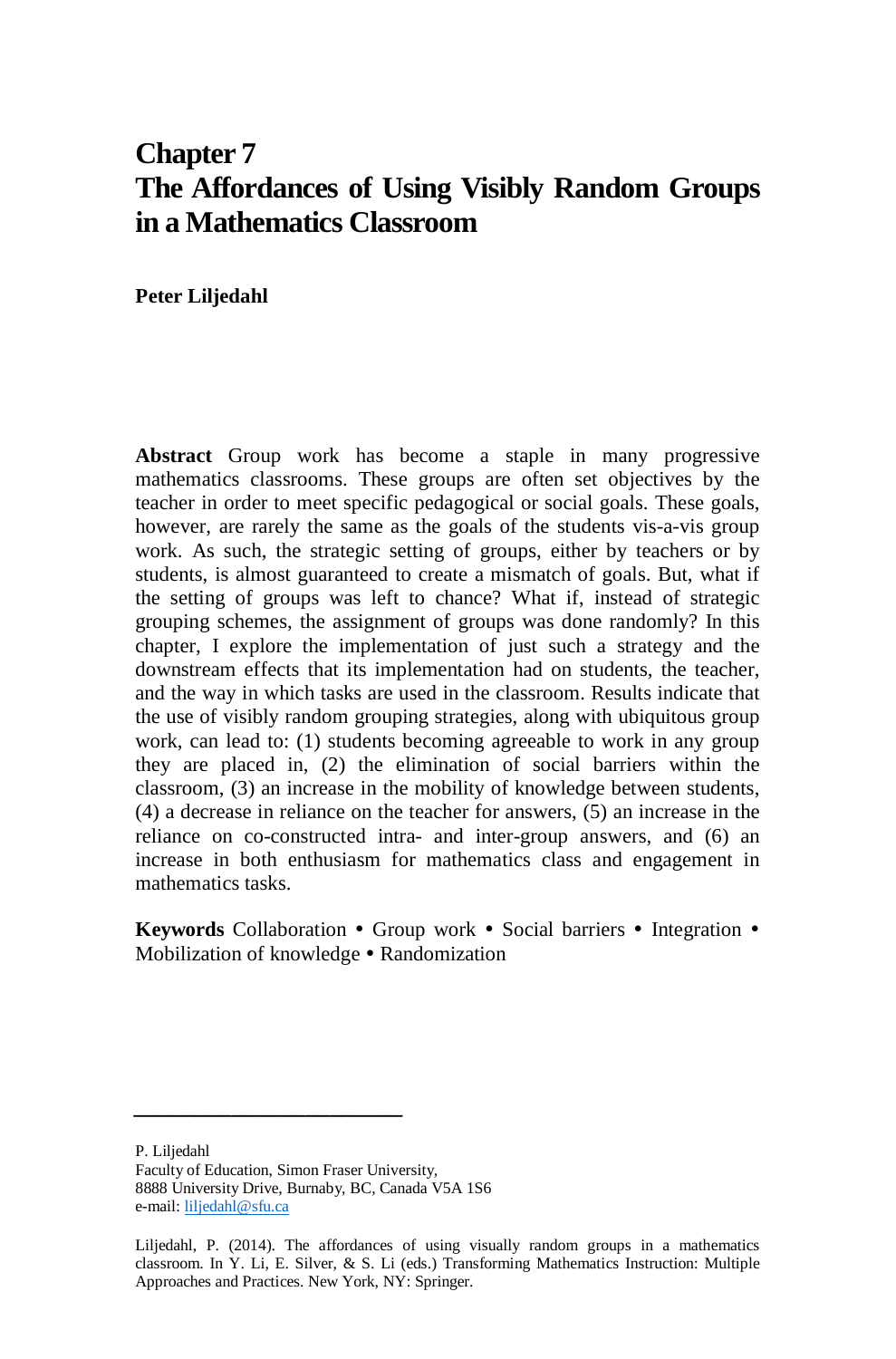#### **Introduction**

Group work has become a staple in the progressive mathematics classroom (Davidson & Lambdin Kroll, 1991; Lubienski, 2001). So much so, in fact, that it is rare to not see students sitting together for at least part of a mathematics lesson. In most cases, the formation of groups is either a strategically planned arrangement decided by the teacher, or self-selected groups decided by the students—each of which offers different affordances. The strategically arranged classroom allows the teacher to maintain control over who works together and, often more importantly, who doesn't work together. In so doing she constructs, in her mind, an optimal environment for achieving her goals for the lesson. Likewise, if the students are allowed to decide who they will work with, they will invariably make such decisions strategically in the pursuit of achieving their goals for the lesson. In either case, the specific grouping of the students offers different affordances in the attainment of these, often disparate, goals.

But, what if the selection of groups was not made strategically—by either party? What if it was left up to chance—done randomly—with no attention paid to the potential affordances that specific groupings could offer either a teacher or a learner? In this chapter, I explore a different set of affordances that result from the use of randomly assigned collaborative groupings in a high school mathematics classroom.

## **Group Work**

The goals for strategically assigning groups can be broken into two main categories: educational and social (Dweck & Leggett, 1988; Hatano, 1988; Jansen, 2006). Each of these categories can themselves be broken into subcategories as displayed in figure 7.1. When a teacher groups her students for pedagogical reasons, she is doing so because she believes that her specific arrangement will allow students to learn from each other. This may necessitate, in her mind, the need to use homogenous groupings or heterogeneous groupings where the factor that determines homo- or heterogeneous groupings can range from ability to thinking speed to curiosity. When she groups students in order to be productive, she is looking for groupings that lead to the completion of more work. This may, for example, require there to be a strong leader in a group for project work. It may also mean that friends or weak students do not sit together, as such pairings may lead to less productivity. Groupings designed to maintain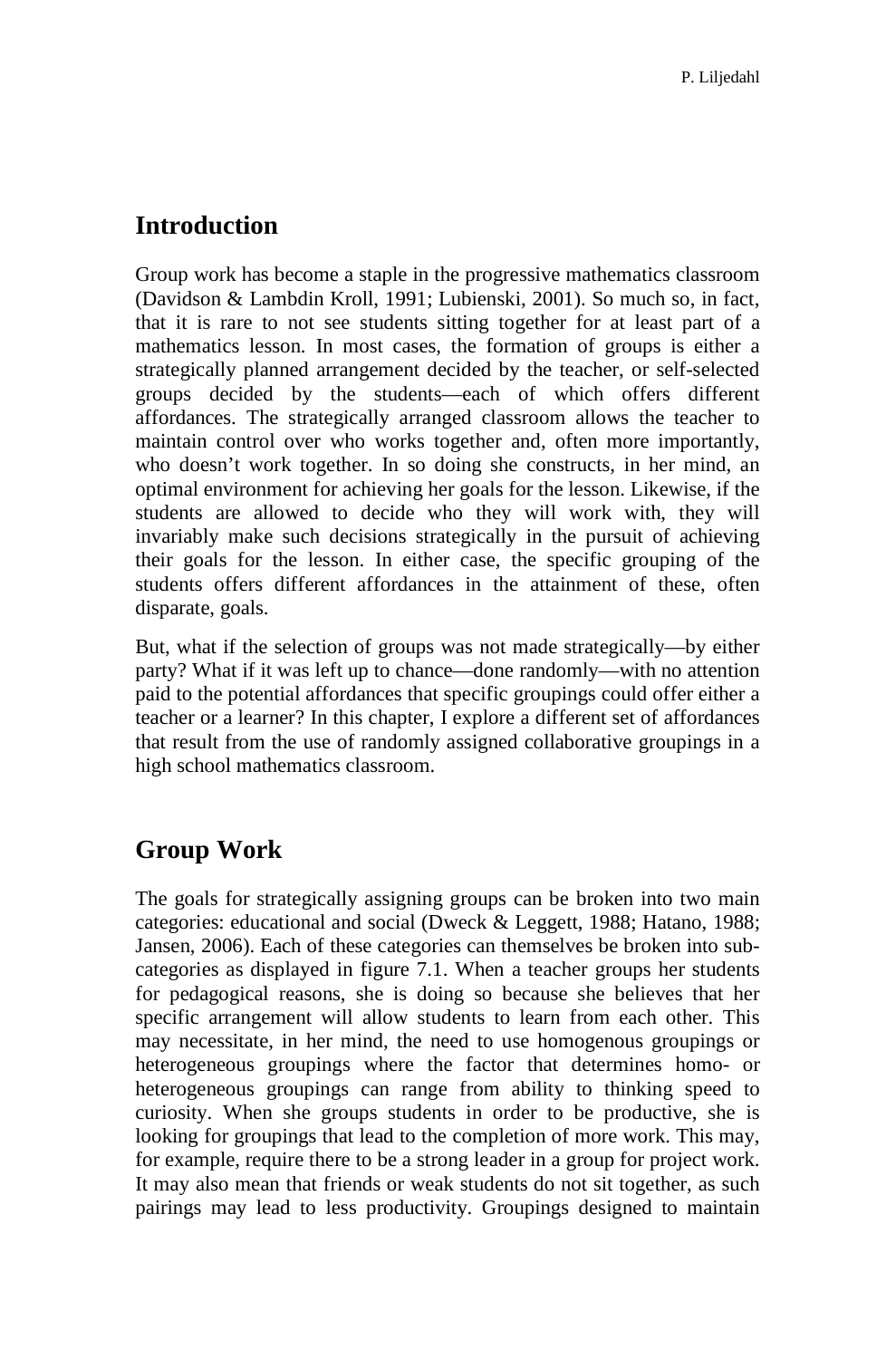peace and order in the classroom would prompt the teacher to not put 'trouble-makers' together, as their antics may be disruptive to the other learners in the class<sup>[1](#page-2-0)</sup>. Interestingly, students may self-select themselves into groupings for the same aforementioned reasons (Cobb, Wood, Yackel, & McNeal, 1992; Webb, Nemer, & Ing, 2006; Yackel & Cobb; 1996).

More commonly, however, students group themselves for social reasons (Urdan & Maehr, 1995) – specifically to socialize with their friends. Teachers too, sometimes form their groups to satisfy social goals. They may feel that a particular group of students should work together specifically because of the diversity that they bring to a setting. Sometimes, this is simply to force a gender mix onto the collaborative setting. Other times, it is more complex and involves trying to get students out of their comfort zone; to collaborate with, and get to know, students they don't normally associate with. A teacher may choose to create a specific grouping to force the integration of an individual student into a group that they are not yet a part of—for example, the integration of an international student into a group of domestic students. Finally, and less likely, a teacher may specifically wish for their students to work with their friends—often as a reward for positive performance or behaviour in the classroom.



<span id="page-2-0"></span><sup>1</sup> From a researcher's perspective each of these goals, and the accompanying use of group work, may be predicated on an underlying theory of learning and the role that peer interaction plays in said theory. From the teacher's perspective, however, these decisions are less likely to be made based on theory, and more likely to be made according to what they believe about the teaching and learning of mathematics in coordination with their beliefs about the utility of group work (Liljedahl, 2008). <u>.</u>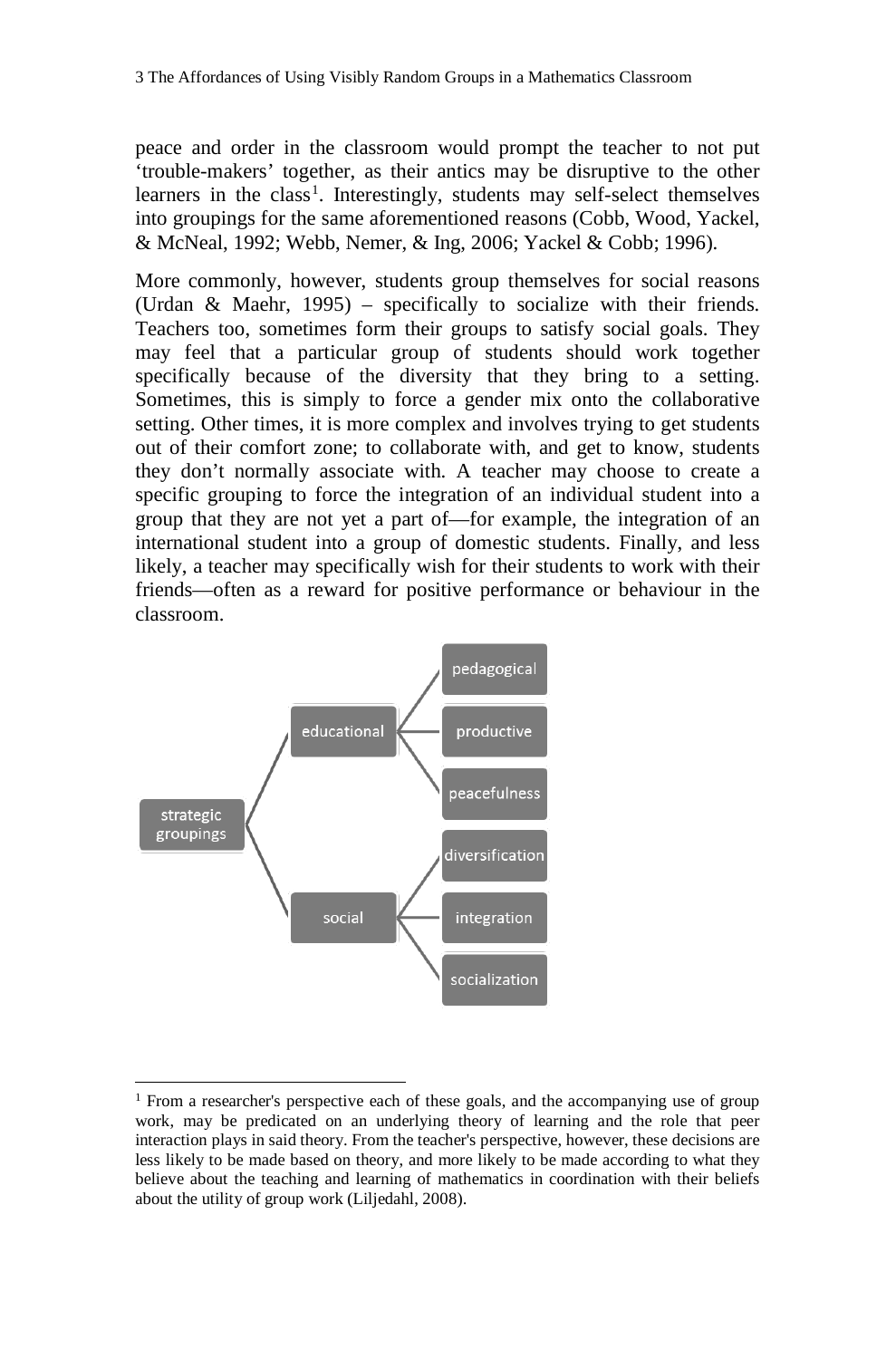#### **Fig. 7.1** Goals for strategic groupings

Regardless of the goals chosen, however, there is often a mismatch between the goals of the students and the goals of the teacher (Kotsopoulos, 2007; Slavin, 1996). For example, whereas a teacher may wish for the students to work together for pedagogical reasons, the students, wishing instead to work with their friends, may begrudgingly work in their assigned groups in ways that cannot be considered collaborative (Clarke & Xu, 2008; Esmonde, 2009). These sorts of mismatches arise from the tension between the individual goals of students concerned with themselves, or their cadre of friends, and the classroom goals set by the teacher for everyone in the room. Couple this with the social barriers present in classrooms and a teacher may be faced with a situation where students not only wish to be with certain classmates, but also disdain to be with others. In essence, the diversity of potential goals for group work and the mismatch between educational and social goals in a classroom almost ensures that, no matter how strategic a teacher is in her groupings, some students will be unhappy in the failure of that grouping to meet their individual goals. How to fix this? One way would be to remove ANY and ALL efforts to be strategic in how groups are set.

#### **Random Groupings**

Over the last six years I have done research in a number of classrooms where I have encouraged the teachers to make group work ubiquitous, where new groups are assigned every class, and where the assignment of these groups is done randomly. In every one of these classrooms the lesson begins with the teacher generating random groups for the day. The specific method for doing this varies from teacher to teacher. Some give out playing cards and have students group themselves according to the rank of the card they have drawn. Others have students assigned a permanent number and then draw groups of 3 or 4 numbered popsicle sticks or numbered disks randomly from a jar. In other classes, the students watch the teacher randomly populate a grid with numbers wherein each row of the grid then forms a group. One teacher I worked with had this grid placement done automatically by a program displayed on an interactive whiteboard. Another teacher I worked with had laminated photographs of all of the students and distributed these into groups by shuffling and then randomly drawing 3 or 4 photos at a time. Regardless of the particulars of the method, however, the norm that was established in each of the classes that I worked in was that the establishment of groups at the beginning of class was not only random, but visibly random. Once in groups, students were then universally assigned tasks to work on, either at their tables or on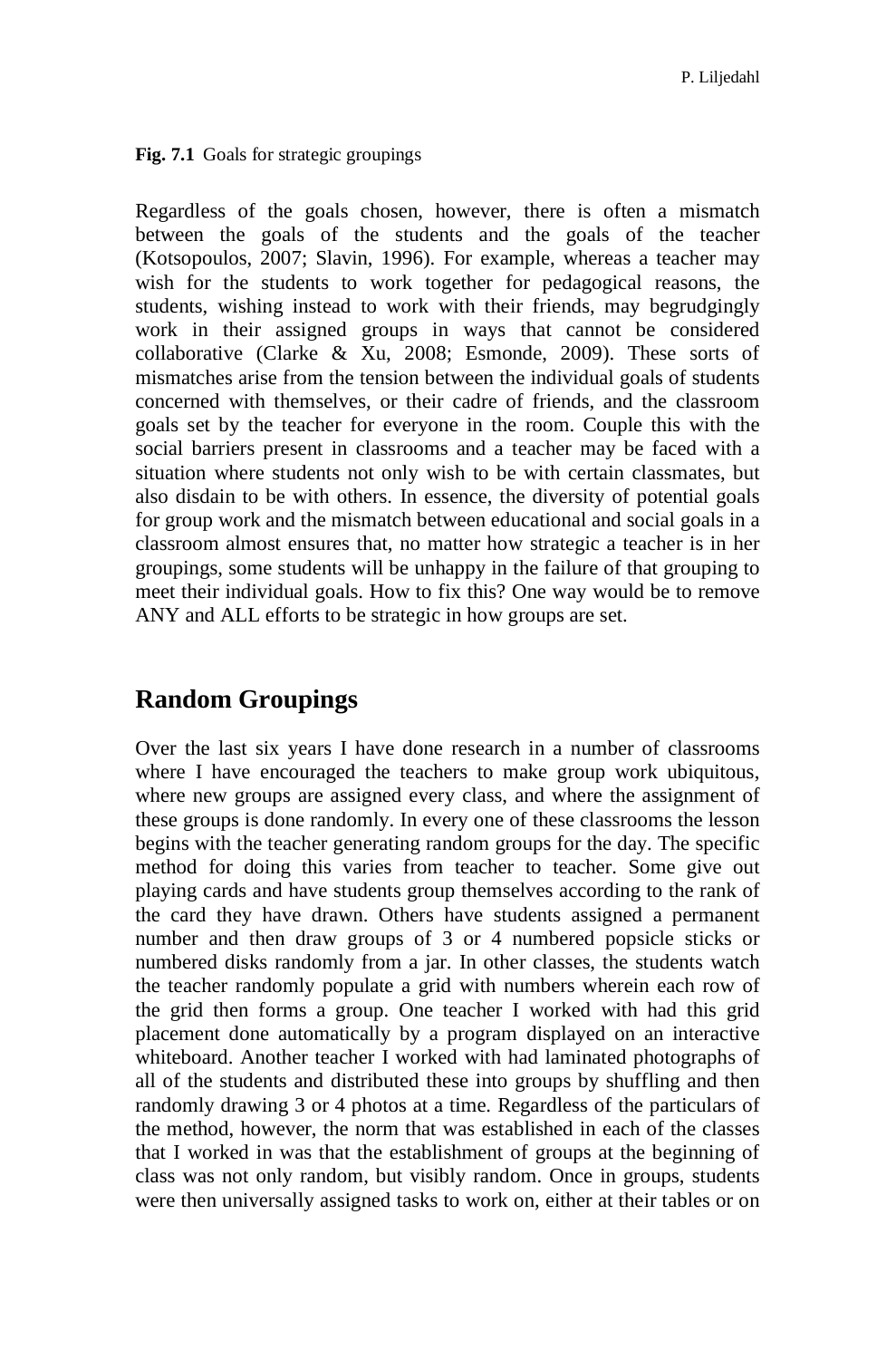the whiteboards around the room. The students stayed in these groups throughout the lesson: even if the teacher was leading a discussion, giving instructions, or demonstrating mathematics.

Although often met with resistance in the beginning, within three to four weeks of implementation, this approach has consistently led to a number of easily observable changes within the classroom:

- Students become agreeable to work in any group they are placed in.
- There is an elimination of social barriers within the classroom.
- Mobility of knowledge between students increases.
- Reliance on the teacher for answers decreases.
- Reliance on co-constructed intra- and inter-group answers increases.
- Engagement in classroom tasks increase.
- Students become more enthusiastic about mathematics class.

Ironically, these are often the exact affordances that teachers' strategic groupings of students is meant, but often fails, to achieve. How is this possible? What is it about the use of visibly random groups that allows this to happen? Drawing on data from one classroom this chapter looks more closely at these aforementioned observed changes as well as what it is about visibly random groupings that occasions these changes.

# **Methodology**

The data for this study was collected in a grade 10 (ages 15-16) mathematics classroom in an upper-middle class neighbourhood in western Canada. The students in the class were reflective of the ethnic diversity that exists within the school at large. Although there are students from many different cultures and backgrounds in the school, and the class, the majority of students (> 90%) are either first or second generation immigrants from China or Caucasian Canadians whose families have been in Canada for many generations. These two dominant subgroups are almost equal in representation. This, almost bimodal, diversity is relevant to the discussion that will be presented later.

The classroom teacher, Ms. Carley (a pseudonym), has eight years of teaching experience, the last six of which have been at this school. In the school year that this study took place, Ms. Carley decided to join a district run learning team facilitated by me. This particular learning team was organized around the topic of group work in the classroom. As the facilitator, I encouraged each of the 13 members of the learning team to start using visibly random groups on a daily basis with their classes. Ms. Carley had joined the team because she was dissatisfied with the results of group work in her teaching. She knew that group work was important to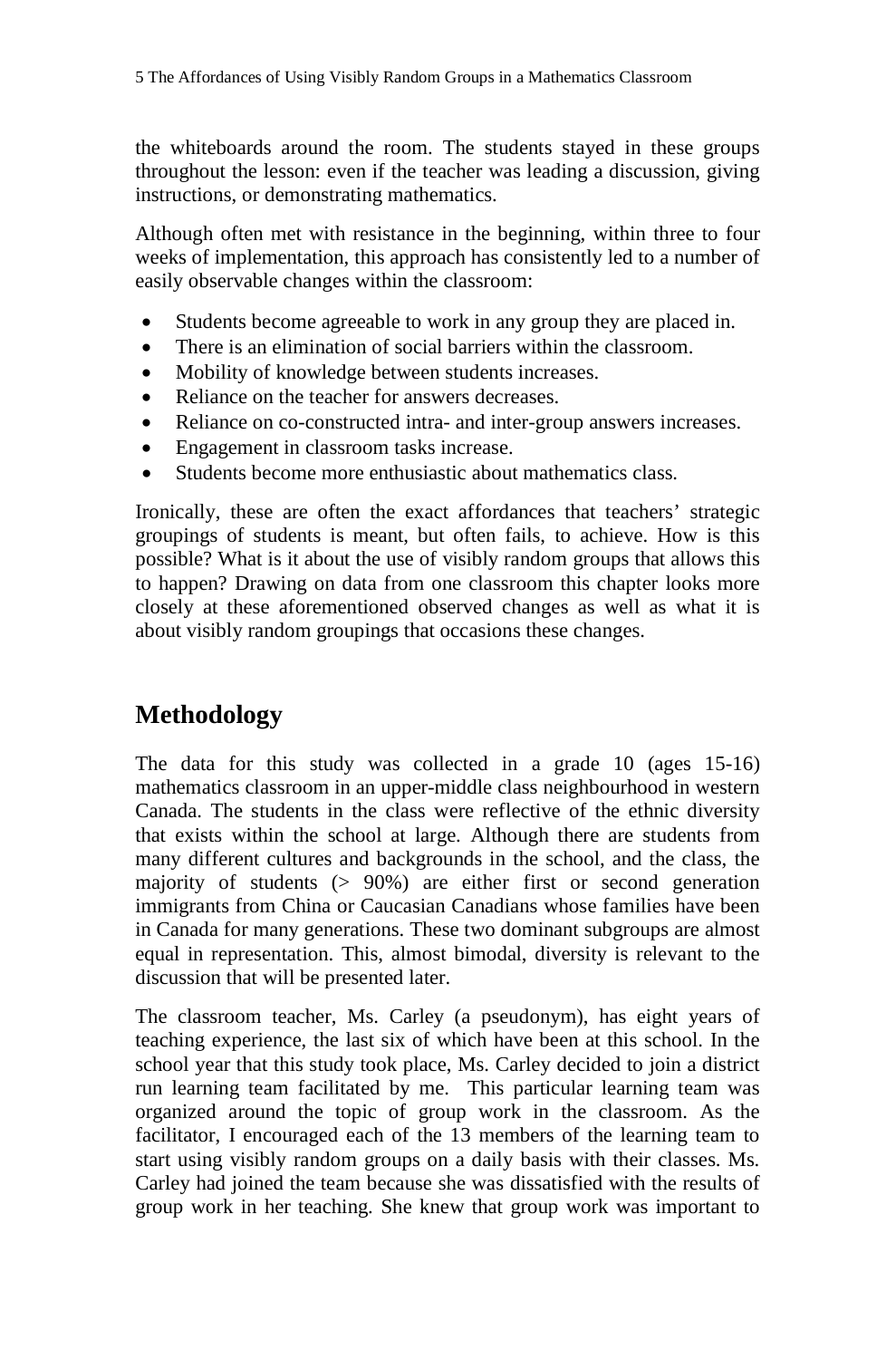learning, but, until now, had felt that her efforts in this regard had been unsuccessful. She was looking for a better way, so when I suggested to the group that they try using visibly random groups she made an immediate commitment to start using this method in one of her classrooms. This, in turn, prompted me to conduct my research in her class.

The data was collected over the course of a three month period of time from the beginning of February to the end of April. The time frame is significant because it highlights that this was not something that was implemented at the beginning of a school year when classroom norms (Yackel and Cobb, 1996) are yet to be established and students are more malleable. The fact that the change occurred mid-year allowed me the unique opportunity to compare classroom discourse, norms, and patterns of participation before and after implementation. Initially, I was present for every class. This included three classes prior to implementation as well as the first three weeks (8 classes) after initial implementation. After this, I attended the classes every two or three weeks until the end of the project.

I became a regular fixture in the classroom and acted, not only as an observer, but also as a participant (Eisenhart, 1988), interacting with the students in their groups and on the tasks set by the teacher. The data consists of: field notes from these observations, interactions, and conversations with students during class time: interviews with Ms. Carley: and interviews with select students. Interviews were conducted outside of class time and audio recorded. Over the course of the study, Ms. Carley was interviewed, if only briefly, after every observed lesson. During this time frame 12 students were also interviewed, with two of them being interviewed twice. These data were coded and analysed using the principles of analytic induction (Patton, 2002). "[A]nalytic induction, in contrast to grounded theory, begins with an analyst's deduced propositions or theory-derived hypotheses and is a procedure for verifying theories and propositions based on qualitative data" (Taylor and Bogdan, 1984, p. 127 cited in Patton, 2002, p. 454). In this case, the *a priori* proposition was that the changes that I had observed in other classrooms were linked to the use of a visibly random grouping scheme. This proposition became the impetus for the collection of data in that it drove what I was looking for and how I was looking. It became the lens for my observations and it motivated my interview questions. It also pre-seeded the themes that I was looking for in the coding of the data.

This is not to say that my data collection and analysis was blind to the emergence of new themes. As a participant/observer in the classroom I was aware of, and deliberately looking at, a great many things going on around me. During the coding and analysis of the data I was looking for nuances in the relationship between visibly random grouping schemes and the changes I had observed. So, despite the fact that I had a priori themes in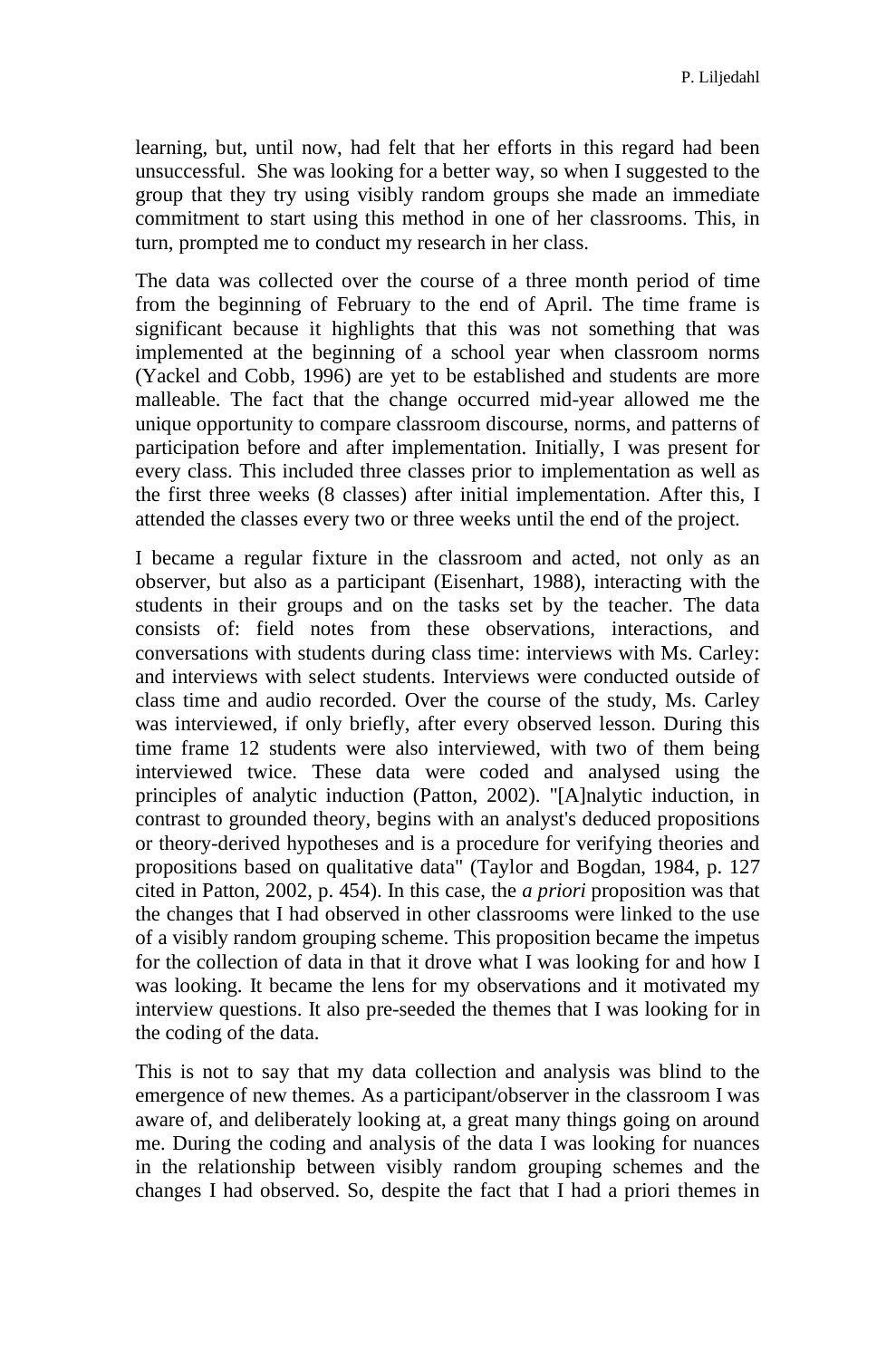mind, I still coded the data using a constant comparative method (Creswell, 2008). This recursive coding allowed for the emergence of not only nuanced themes, but also new themes.

## **Results and Discussion**

Similar to the other classes wherein I have observed the implementation of random grouping schemes Ms. Carley's class exhibited the same observable changes. In what follows I explore each of these changes more thoroughly, illuminating the nuances of each with results from the data.

#### *Students become agreeable to work in any group they are placed in*

Group work is not something that is foreign to the students in Ms. Carley's class. From time to time she allows the students to sit in pairs or threes to work on their homework and the class had already done one group project on graphing where the students were allowed to self-select who they worked with. When Ms. Carley decided to implement a more ubiquitous approach to group work in general and the use of random groups in particular she chose to use a standard deck of playing cards to generate the groups. She had 30 students in the class and she had decided to have the students work in groups of three. So, she selected from the deck 3 cards of each rank (ace – ten). These were shuffled and then the students were allowed to each select one card. Although she experimented with the number of students per group, and had to make adjustments based on absences, this is a grouping scheme that she stayed with for the duration of the study.

On the first day the students were not told what was going on but just presented with the cards as described. Later, I learned that many of the students had thought that "it was a magic trick". When every student had a card Ms. Carley announced that these would be the groups that they would be working in and assigned a "station" for each group depending on their card. This was an interesting time. Many of the students went dutifully to their stations. However, there were a few students who I observed were trying to fix it so that they were with their friends. I will elaborate on two of these cases in particular.

Hunter, despite his card, went directly to the station where his friend Jackson was sitting. This did not go unnoticed as Ms. Carley immediately noticed that this group now had four members instead of three. When she dealt with this she immediately challenged Hunter to see his card. When I asked her about this later she said that "it had to be Hunter. It is always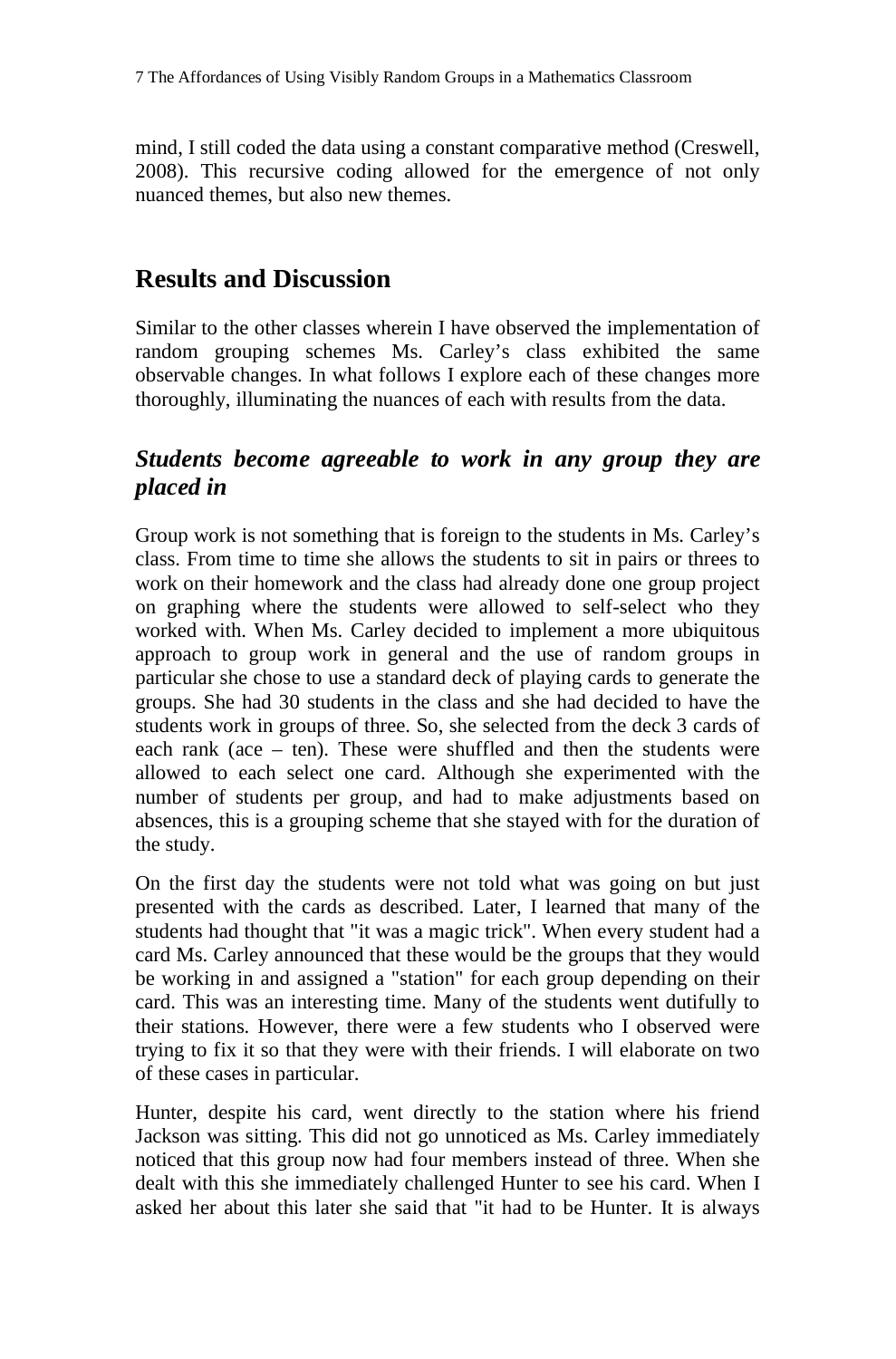Hunter. He is a bit of a scammer and he likes to be with Jackson". In the flurry of the first few minutes of class Ms. Carley had to perform a similar check on one other group of four.

Unnoticed by Ms. Carley, however, was the situation that unfolded immediately in front of me. Jasmine approached a group of three and took the card out of one of the group members' hand replacing it with her own card and said, "you're over there", gesturing towards one of the corners of the room. From my initial observations of the class and my conversations with Ms. Carley I knew that Kim, Samantha, and Jasmine, are very close friends, are part of the "in" crowd within their grade, and tend to stick very close together during free time and when allowed in their other classes. The group that Jasmine approached had Samantha in it.

In general, this sort of jockeying behaviour was observed for the first three classes after implementation. Hunter did try it again but Ms. Carley intervened even before he got to Jackson and on the third day Hunter and Jackson legitimately ended up together—much to the chagrin of Ms. Carley. Jasmine, however, was successful each time she tried to switch groups using the same strategy. After the first week, however, the behaviour stopped for both Hunter and Jasmine. At this point I interviewed both Hunter and Jasmine about their antics.

| Researcher | So, I noticed that last week you tried a few times to sit with                                                                                             |
|------------|------------------------------------------------------------------------------------------------------------------------------------------------------------|
|            | Jackson. Are you still trying to do so?                                                                                                                    |
| Hunter     | No.                                                                                                                                                        |
| Researcher | Why not?                                                                                                                                                   |
| Hunter     | At first I thought that the teacher was trying to keep us<br>apart. Then, on Friday, we got to work together.                                              |
| Researcher | So, do you still think the teacher is trying to keep you<br>apart?                                                                                         |
| Hunter     | No. I don't think she likes us working together, but when<br>the cards came up the way they did she didn't change it. I<br>guess it's up to the cards now. |
| Researcher | I saw what you did last week.                                                                                                                              |
| Jasmine    | What do you mean?                                                                                                                                          |
| Researcher | I saw how you switched groups.                                                                                                                             |
| Jasmine    | Oh that. That's nothing.                                                                                                                                   |
| Researcher | But you didn't do it this week. Why not?                                                                                                                   |
| Jasmine    | I guess it doesn't matter so much. I mean, it is just for one<br>class and then the groups change again.                                                   |
| Researcher | What does that have to do with it?                                                                                                                         |
| Jasmine    | At first I was worried that I was going to be stuck with that<br>group for a long time, like when we worked on the project<br>or in my other classes.      |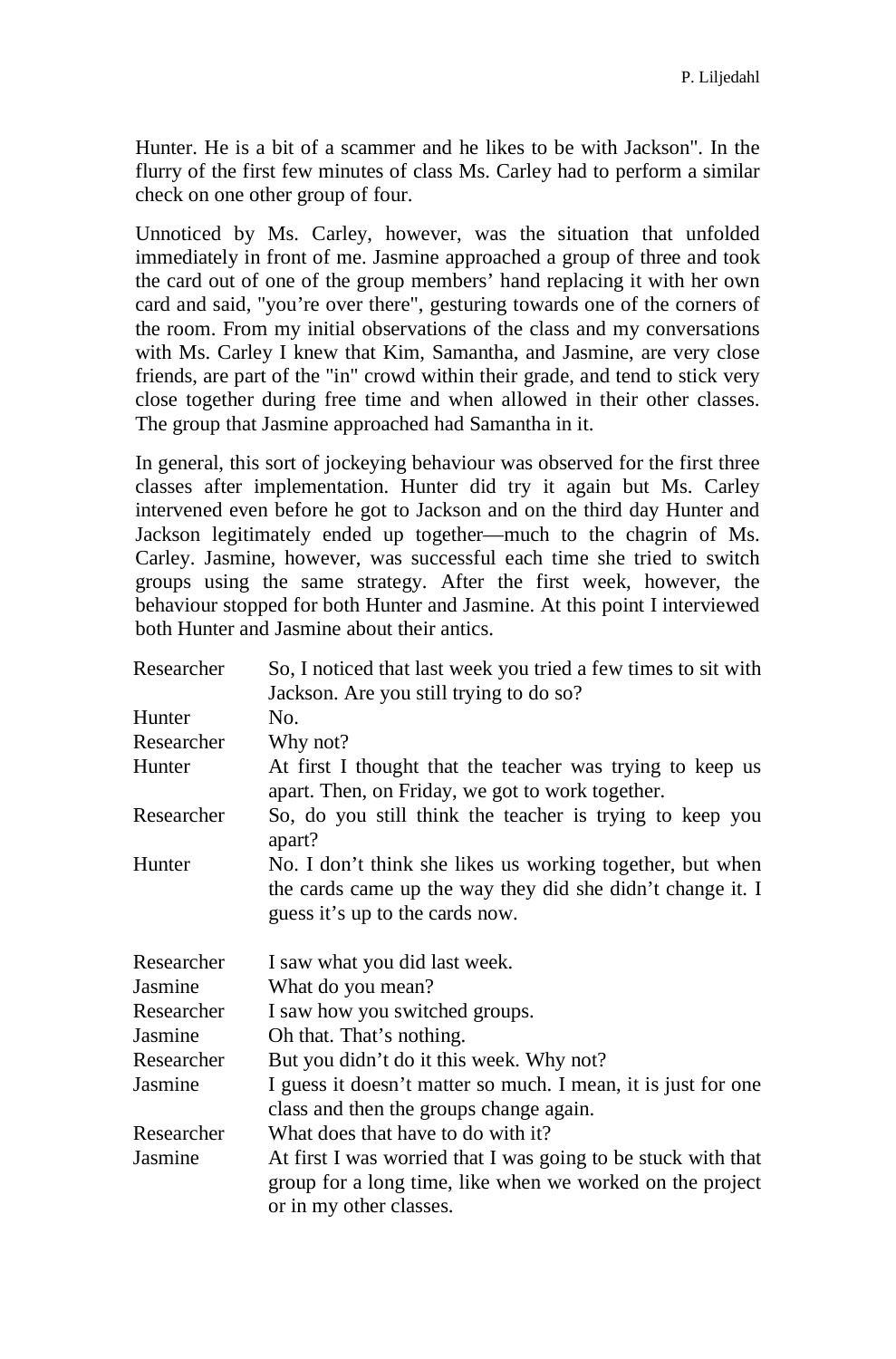| Researcher | What happens in the other classes?                      |
|------------|---------------------------------------------------------|
| Jasmine    | My English teacher changes the seating plan every month |
|            | and then you're stuck there forever.                    |

For Hunter, the defining quality of Ms. Carley's grouping scheme was the random nature of it. Once he came to see that it was both random and that the random outcomes would be respected he became more relaxed about it. For Jasmine, however, the defining quality was the short term commitment that the grouping strategy demanded. When I had first observed Jasmine's antics I had assumed that it had to do with trying to be close to her friends when, in reality, she was trying to avoid being "stuck" with a group she didn't like. Once she became confident that the groups were temporary she stopped trying to manipulate the groups.

I also interviewed Jennifer in the third week after implementation. I selected Jennifer because she had shown no overt objections to the grouping schemes used in the class.

- Researcher I'm wondering what you think about all this grouping stuff that is going on.
- Jennifer Its ok I guess. It doesn't matter what I think though, it looks like it's here to stay.

Researcher What do you mean by "it's here to stay"?

Jennifer Well, when the teacher started class on last Monday the same way I knew that this is the way it was going to be. When she started class today [Monday of the third week] I was sure of it.

Jennifer's observation coincides perfectly with the subsiding of any residual visible opposition to the random groupings. Although she was not overtly opposed to the groupings in the first week, her mention of the practice continuing in the second and third weeks and how that was a sign that "it's here to stay" indicates a resignation to the new classroom norm (Yackel and Cobb, 1996) that is likely shared by many of her peers. This is a different phenomenon from Hunter, who saw the randomness in the cards or Jasmine, who focused on the temporariness in each grouping. These three themes occurred and reoccurred in many of the conversations I overheard, conversations I was part of, and in interviews. Sometimes they occurred in isolation as in the excerpts presented above. Other times they were present in combination with each other.

More interestingly, resignation to a new norm became the only thing commented on by the third week. That is, regardless of what the students thought about the introduction of visibly random groups the residual effect was that "it is how we do things in this class". Even in the last week of the study when I asked specific students to recall the early days of the use of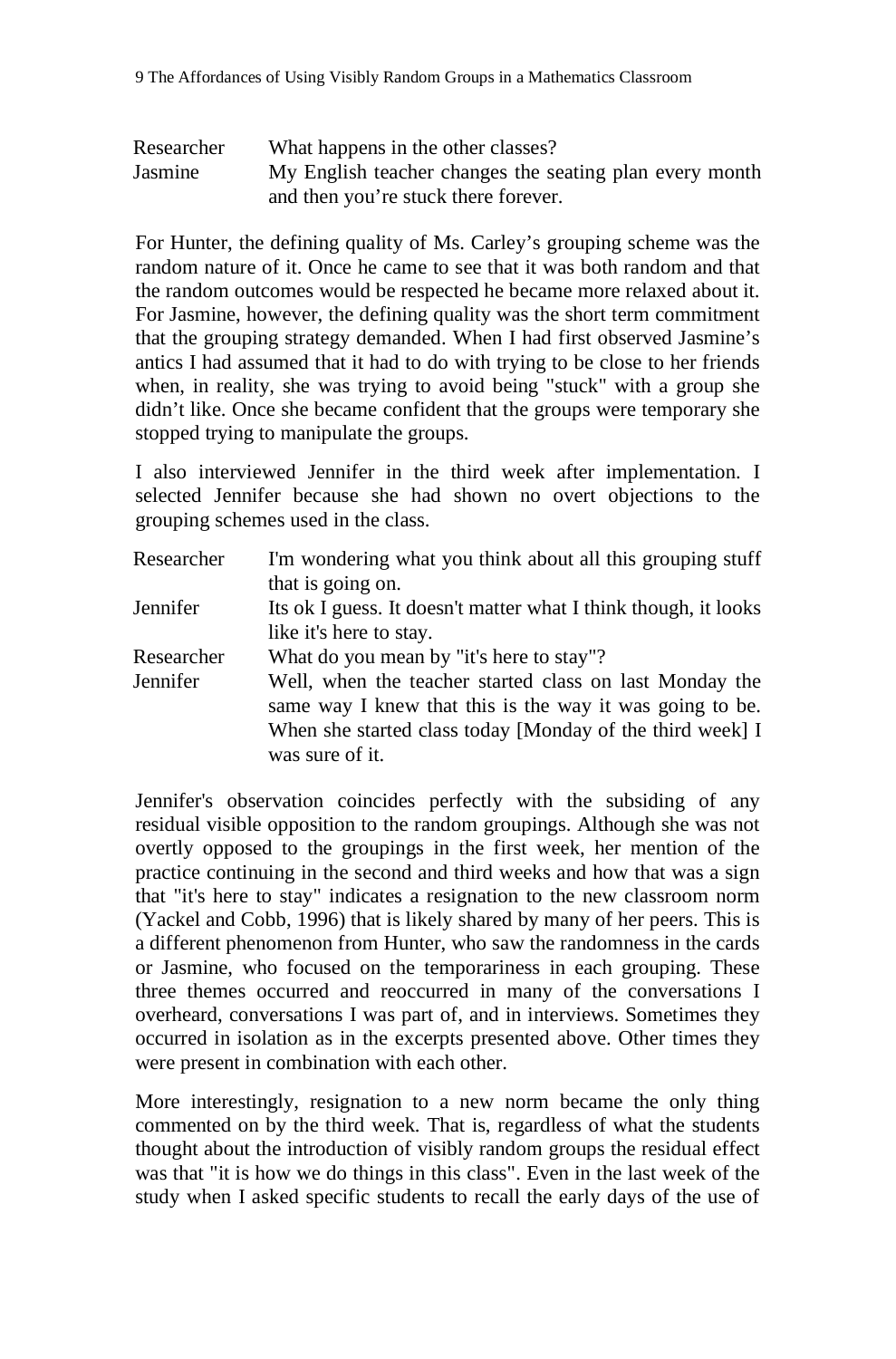the playing cards, their recollections of it was that it was just the introduction of a new way to do things. That is, although the randomization being visible, the cards being respected, and the groups being only for one class were of great importance in the first weeks, what endured to the end was just the norm. This is in alignment with Yackel and Cobb's (1996) observation that norms are not something that are imposed on a class, but are negotiated between the teacher and the students. The fact that the grouping scheme was visibly random and that the groups were only for one period were important elements in these negotiations.

### *There is an elimination of social barriers within the classroom*

As mentioned earlier, there is an almost bimodal diversity in both the class and the school where the study took place. My observations of this "split" are exemplified in the conversations that I had with Ms. Carley prior to her implementation of random groups.

- Researcher Can you think of any problematic situations that you think will prevent this [random groupings] from being successful?
- Ms. Carley The obvious one is the split between the Asian and Caucasian students.

Researcher What do you mean – *split*?

- Ms. Carley It's almost as though we have two distinct cultures in this school with almost no overlap. The Caucasian students have their own social groupings, not all together. And the Asian students have their own. And there is almost no mixing between the two. In fact, it's almost as though they aren't even aware of each other.
- Researcher I have noticed that. Is that normal you think?
- Ms. Carley I don't know about normal but it is certainly not unique to this school. I have a good friend who teaches in Surrey and she has seen the same thing but with different groups of students. We talk about it often and what we can do about it.

What Ms. Carley describes is a situation that is easily observable in both the hallways and in the classroom. When Ms. Carley allowed the students to self-select who they wanted to work with, the selections were always guided by this "split". This is not to say that there were any racial tensions in the group. I observed no evidence of dislike or disdain for each other. It really was just as Ms. Carley had described – two distinct social groupings.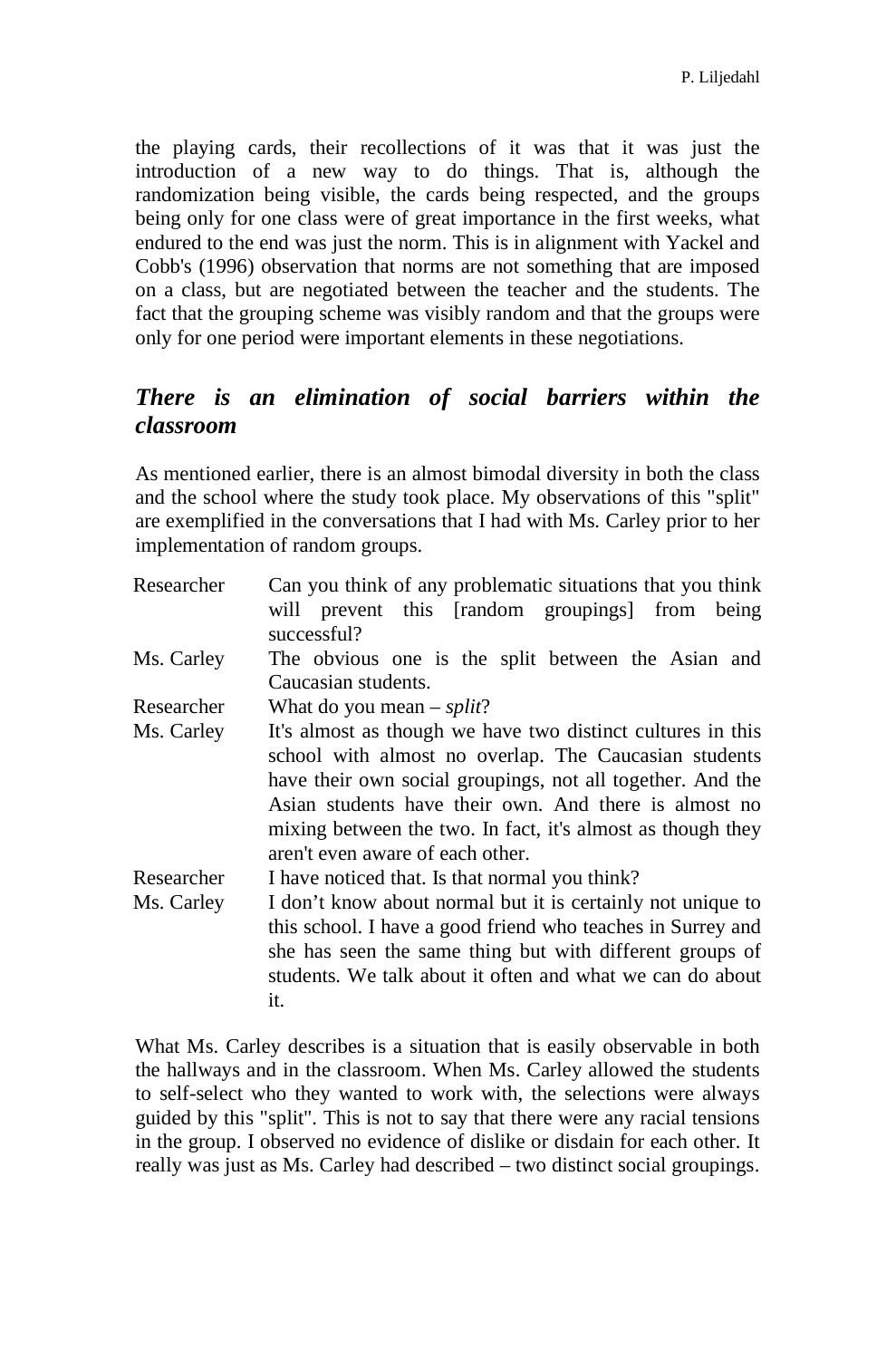We both saw this as a formidable challenge and were simultaneously anxious and hopeful about how the random groupings would play out.

It is quite possible that some of Jasmine's antics (described in the previous section) were motivated by this social dichotomy. On both the first and second day of implementation she was randomly assigned to a group that had two Asian students in them. The second time that she "stole" someone else's card she took it from the sole Asian girl in the group where she wanted to be in. But, as stated in the previous section, these sorts of behaviours by Jasmine and others in the class ceased after the first two weeks of implementation as the students settled into the new norm. This is not to say that the social divide had disappeared – yet.

After three weeks of implementing visibly random groups, some interesting phenomena began to emerge. Whereas in the first few days after implementation there was an awkwardness present in the first few minutes of group work, now there was an "at ease*ness*" about the way the students came together. This was more than comfort with a process, however. It was more akin to a familiarity between students. This can be seen in the interview with Melanie.

| Researcher | Tell me about how your group work went today?                 |
|------------|---------------------------------------------------------------|
| Melanie    | Fine.                                                         |
| Researcher | Who were you with?                                            |
| Melanie    | I was with Sam and  um  the guy  I don't know his             |
|            | name.                                                         |
| Researcher | Frank?                                                        |
| Melanie    | That's it. Frank!                                             |
| Researcher | Can you tell me a little bit about Sam and Frank?             |
| Melanie    | Ok. Sam is smart. I worked with her one time before. She      |
|            | really knows what is going on so I try to listen carefully to |
|            | her when she has something to say. She's in my Science        |
|            | class as well and her sister is in my English class.          |
| Researcher | How do you know that Sam's sister is in your English          |
|            | class.                                                        |
| Melanie    | Sam told me today.                                            |
| Researcher | What about Frank?                                             |
| Melanie    | I don't know Frank that well, but my friend worked with       |
|            | him last week and he said that Frank is a really nice guy.    |

To help orient this conversation it is useful to know that Melanie is Caucasian and that both Sam and Frank are Asian. What is remarkable about this is that there is an awareness about each other that is forming. Sam is aware that Melanie is in her sister's English class and Melanie is aware that her friend worked with Frank last week. These are both strong indicators that the two groups are now seeing each other—aware of each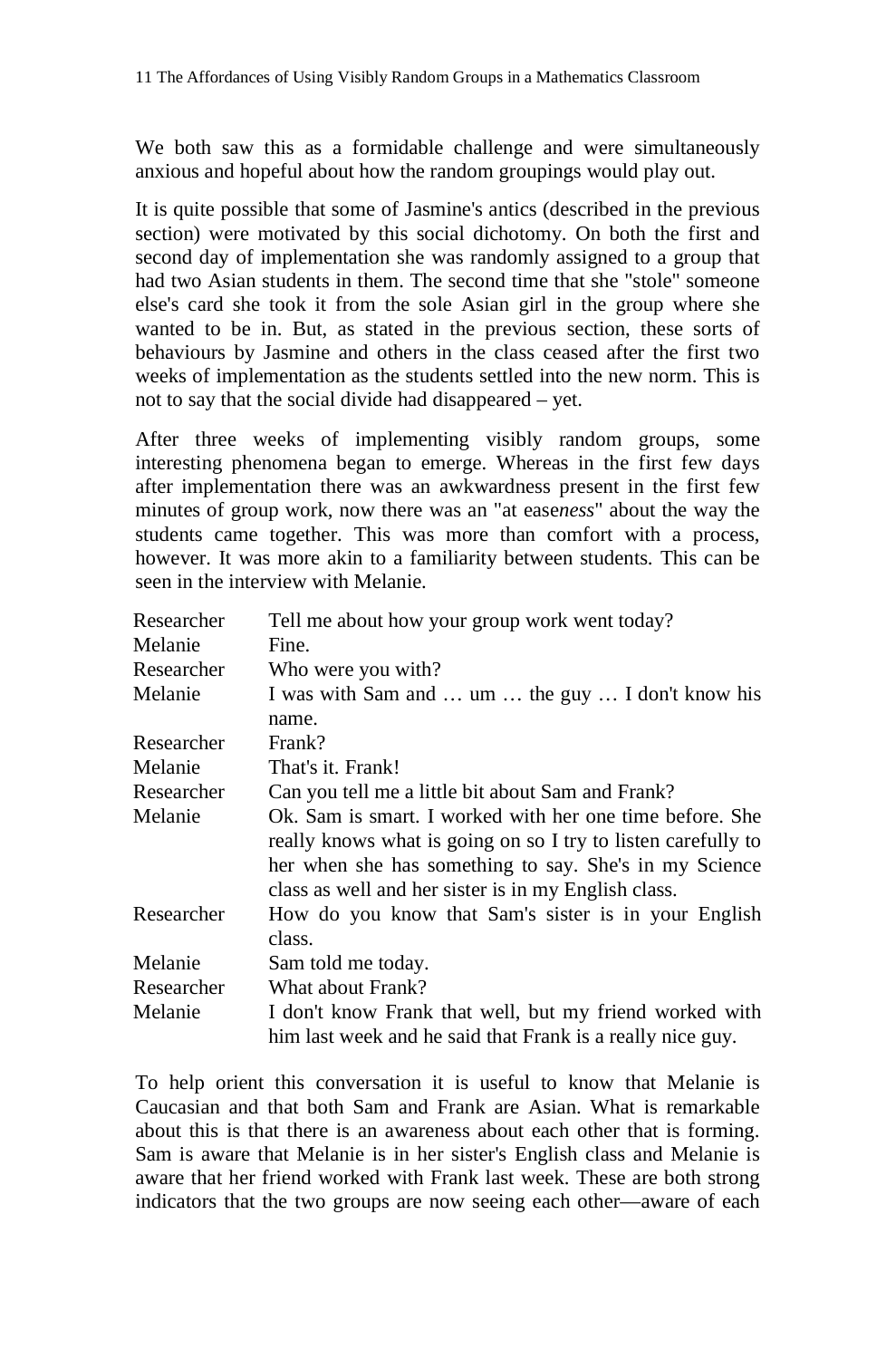other—in a way that Ms. Carley (and I) had observed was not happening prior to implementation. Further, Melanie's interview reveals that the two groups are not only talking to each other, they are talking about each other.

This is not to say that race was the only social barrier at play within this classroom prior to implementation. As in any school, there was also a more subtle, but very real, social hierarchy at play. There were students who were "in" and students who were "out". As already mentioned, Jasmine, Kim, and Samantha were part of the "in" crowd. Prior to implementation they always sat together, and as seen, Jasmine worked hard to maintain this together*ness* at initial implementation. For Jasmine, this was eased by the realization that the groups were short lived. For Samantha, it was eased by the fact that the nature of the group work had changed.

| Researcher | It's been six weeks now since Ms. Carley started moving<br>you around. What do you think about it? |
|------------|----------------------------------------------------------------------------------------------------|
| Samantha   | It's ok.                                                                                           |
| Researcher | I know that you used to like to sit with Jasmine and Kim a                                         |
|            | lot. How is it being away from them?                                                               |
| Samantha   | I'm not away from them. I still see them all the time and I                                        |
|            | did sit with Kim and Charles the other day. But it's                                               |
|            | different now. Before we would just sit and talk. Now we                                           |
|            | are working on stuff at the boards and stuff. There isn't a                                        |
|            | lot of time to just socialize anyway.                                                              |
| Researcher | How do you think Jasmine and Kim feel?                                                             |
| Samantha   | Jasmine is ok with it now. She wasn't at first. And Kim                                            |
|            | never cared. She is really easy going.                                                             |
|            |                                                                                                    |

It is obvious from this transcript that Kim is also at ease, and always was, with the random grouping scheme. More subtle, however, is the mention of Charles. Charles is an Asian boy definitely not in the "in" crowd. I'm pretty sure that prior to implementation Samantha did not know his name. Now she mentions him in passing. This points to what I was observing at this point in the study – Ms. Carley's class had jelled into a cohesive whole, absent of any social divides.

There is a lot to be seen and to be discussed in regards to the breaking down of social barriers, both racial and non-racial, and my naïve treatment of it is not meant to diminish the rich traditions of such research (c.f. DeVries, Edwards, & Slavin, 1978). I merely wanted to highlight the role that the visibly random grouping scheme played in the breaking down of some of these barriers.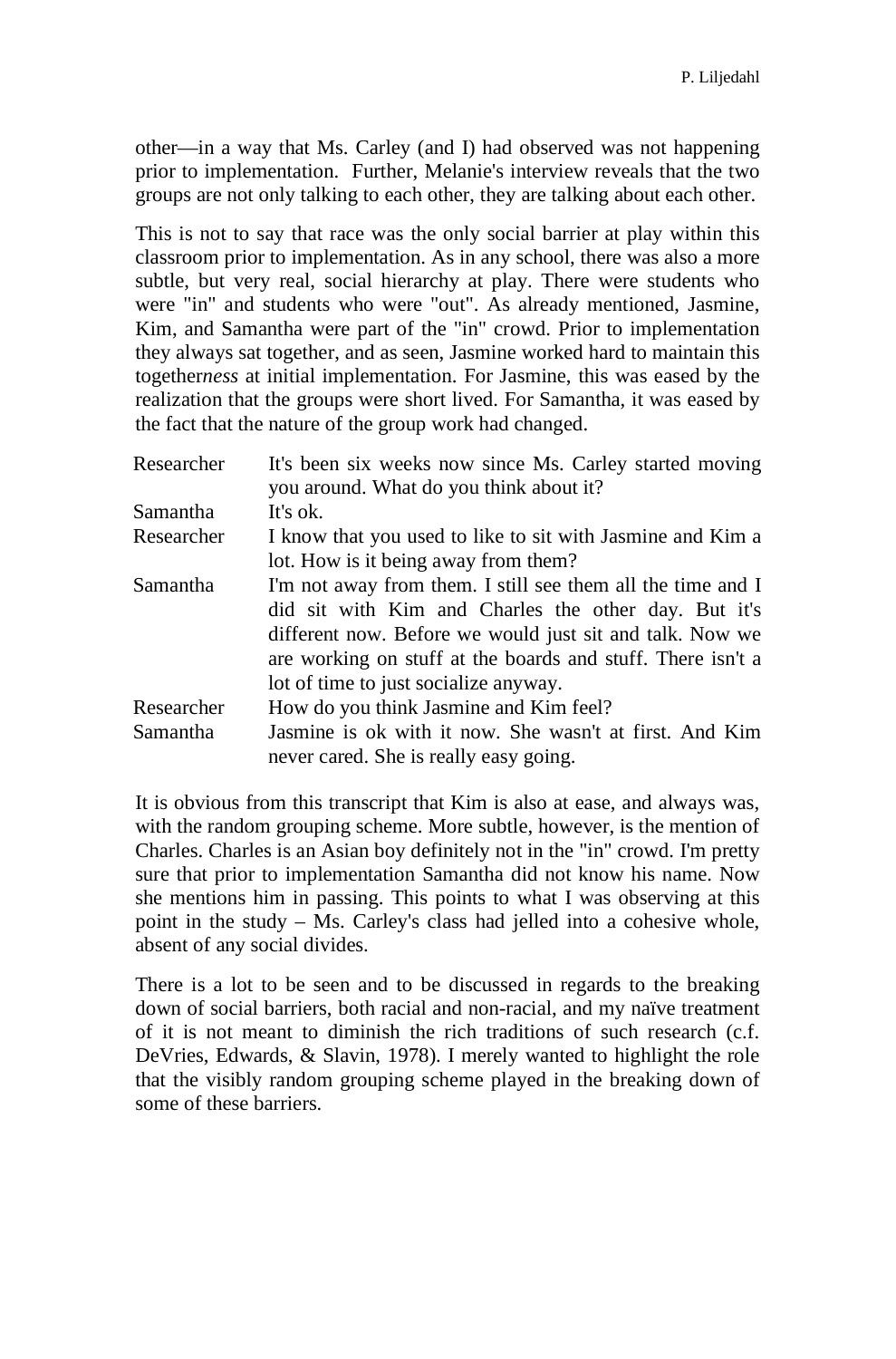#### *Mobility of knowledge between students increases*

As mentioned, prior to implementation, group work in Ms. Carley's class was something students did as they worked on their homework or on a project. After implementation, group work became ubiquitous. The main activity in these groups was to work through a series of tasks that Ms. Carley set during her lessons. These were originally "try this one" tasks that followed direct instruction. But as the study went on, Ms. Carley began to also use tasks as a way to initiate discussions. The tasks also became more challenging, requiring the students to do more than just mimic the examples already presented on the boards. This "ramping up" of the use of tasks was accompanied by a number of easily observable changes in the way in which the groups worked, with the most obvious of which was the way in which the knowledge moved around the room.

Immediately after implementation, group work looked very much like it did prior to implementation – the students worked largely independent of each other, interacting only to check their answers with their group members, or to ask one or another to explain how to do something. After four weeks, however, group work looked very different. Students now spent almost no time working independently. Instead, they spent their time working collaboratively on the tasks set by Ms. Carley. This collaboration consisted of discussion, debate, and the sharing and demonstration of ideas. In part this was due, of course, to the increasing demand and frequency of the tasks set by the teacher. But it was also due to the coalescing of the groups into collaborative entities.

Researcher So, the students seem to be working well together.

Ms. Carley Yes ... I'm still amazed at exactly how well.

- Researcher We've talked a lot about the tasks you are using and how you are using them. Do you think the tasks are responsible for the group work we are seeing now?
- Ms. Carley You know, I've thought a lot about that lately. At first I thought it was all due to the tasks. In fact, I was talking to a colleague who was asking about my class. She was asking for a copy of the tasks so she could start using them with her students and that's when I realized that it's sort of a chicken and egg thing. If we spring the tasks on the students before they know how to work in groups then it won't work. At the same time, if we try to teach them how to work in groups without having something to work on then it won't work either.

```
Researcher So, how did you manage it in this class? What came first?
```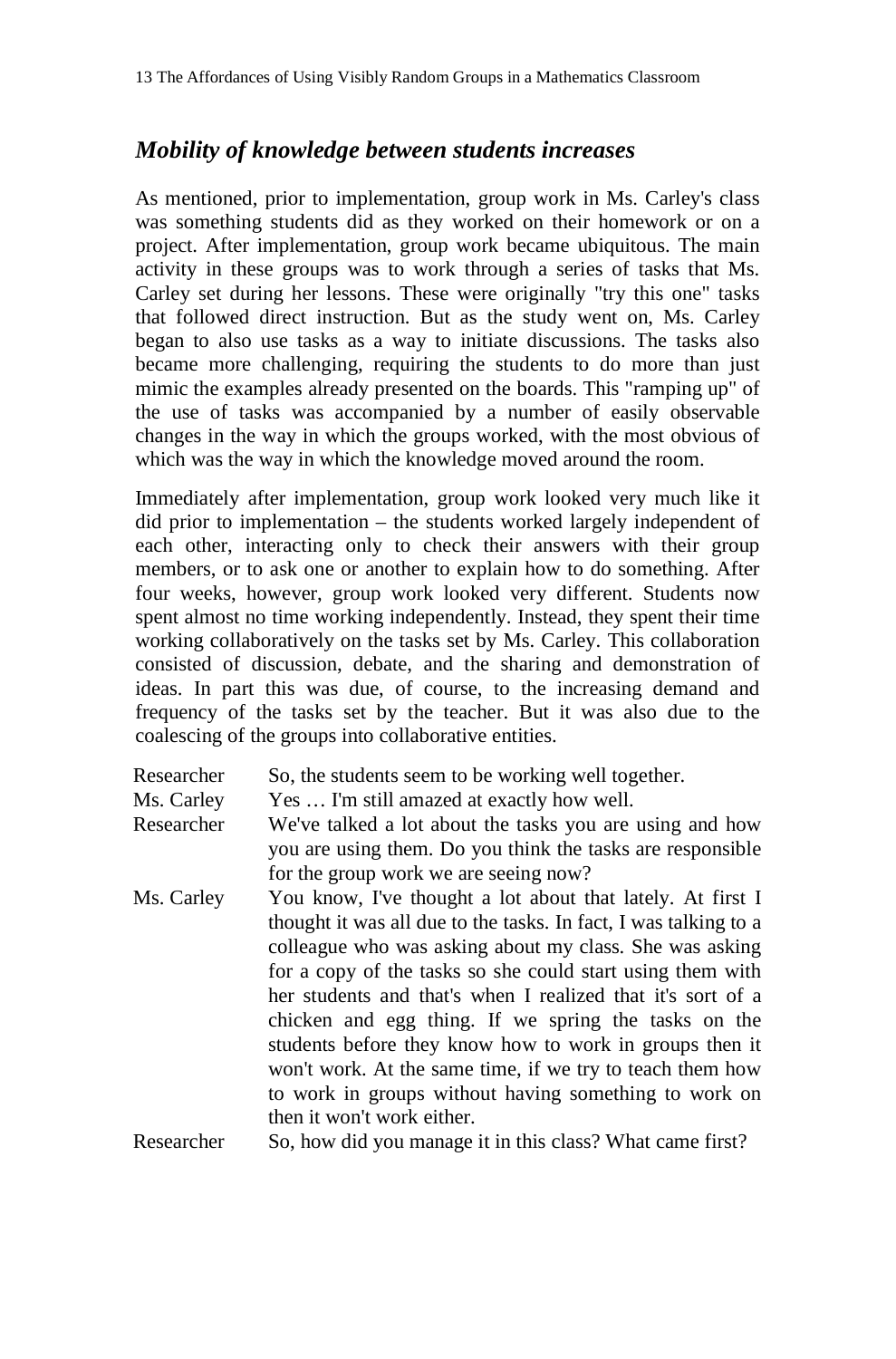Ms. Carley I think the random groups came first. That broke the mould on what group work had looked like in the past and gave me room to introduce a new way of working.

Ms. Carley's synopsis aligns well with my observations. Prior to implementation, group work had a well-defined set of actions and behaviours associated with it. These norms were not conducive to the collaborative skills and affordances necessary to increase the demand on students vis-à-vis the ubiquitous use of tasks. The introduction of random groups into the classroom shattered the existing norm and allowed for a new set of classroom norms to be established that were more conducive to collaboration.

The collaboration now visible in the room went beyond the intra-group activity, however. Inter-group collaboration also became a natural and anticipated part of every class. This often took one of three forms: (1) members of a group going out to other groups to "borrow an idea" to bring back to their group, (2) members of a group going out to compare their answer to other answers, (3) two (or more groups) coming together to debate different solutions … or a combination of these as exemplified in my observations of Kevin's group in week four of the study.

| Good problem today, huh? I didn't get a chance to sit with<br>you today. Can you tell me how you guys solved it?                                                                                                                                                          |
|---------------------------------------------------------------------------------------------------------------------------------------------------------------------------------------------------------------------------------------------------------------------------|
| Yeah, that was a tough one. We were stuck for a long time.                                                                                                                                                                                                                |
| We were too [referring to the group I was working with].<br>What did you eventually figure out?                                                                                                                                                                           |
| Well, we saw that the group next to us was using a table to<br>check out some possibilities and we could see that there<br>was a pattern in the numbers they were using so we tried<br>that. That sort of got us going and we got an answer pretty<br>quickly after that. |
| Was it the right answer?<br>It was, but we weren't so sure. The group next to us had a<br>different answer and it took a long time working with them<br>before we figured out which one was correct.                                                                      |
|                                                                                                                                                                                                                                                                           |

Kevin's recollection of the day's activities is reflective of what I observed between these two groups and, in fact, many groups on a daily basis. When I asked Sam (who was in the other group) about this, she had some interesting insights about why this coming together of the two groups worked so seamlessly.

Researcher Your group worked pretty closely with another group today. How did you feel about the fact that they copied from you?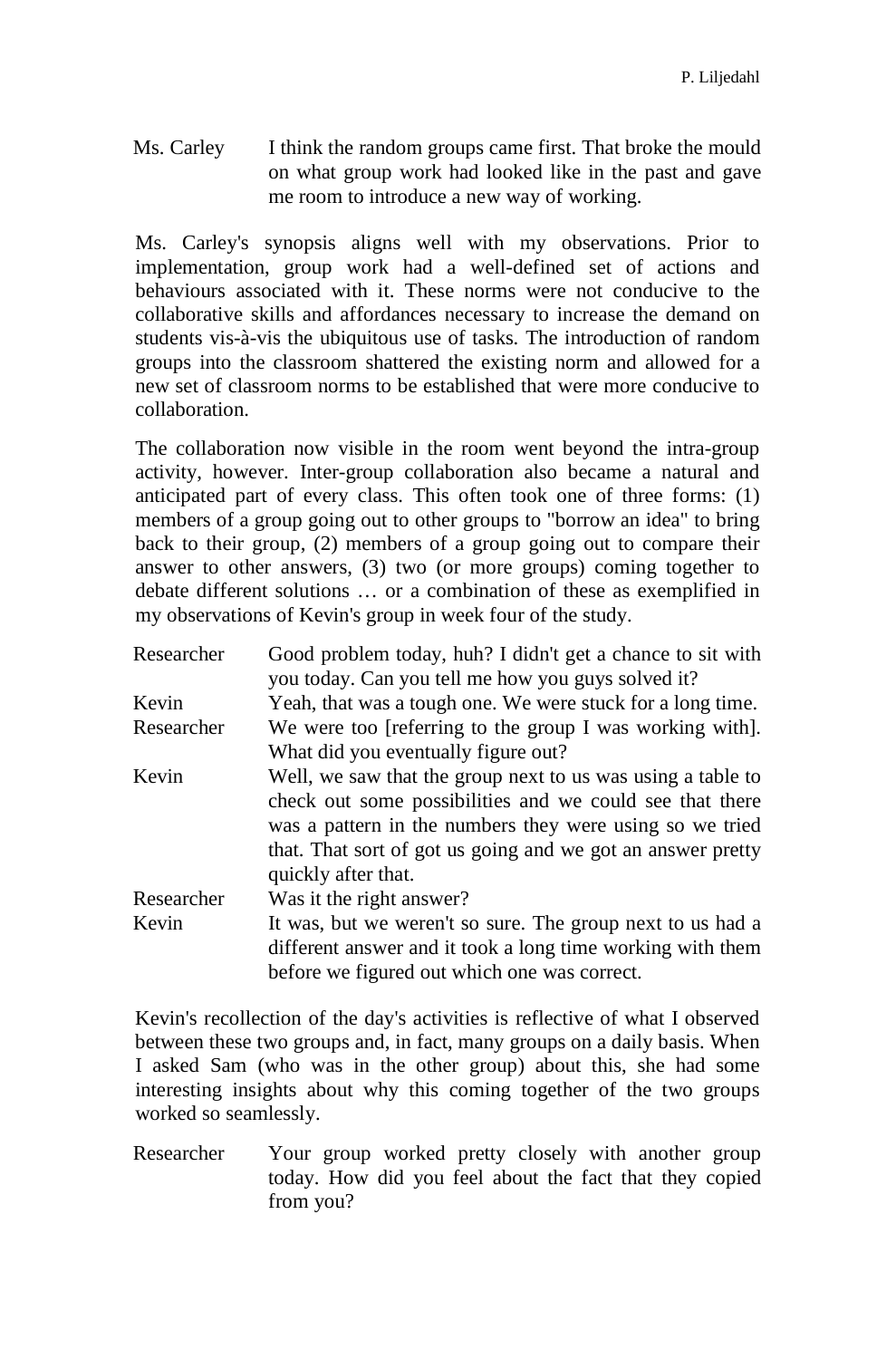Sam Did they? I didn't notice. But it isn't really copying. We are all just working together. Researcher In other classes I have been in I don't see that happening. You know, groups sharing with each other. Sam That's probably because they don't work together as much as we have. I mean, we are always together with different people. I think I have worked with everyone in this room now. If you asked me who I worked with yesterday I'm not sure I could tell you. And if you asked the teacher to tell you who was in which group today I don't think she could tell you either. When we were trying to figure out which answer was correct we were like one big group.

What Sam is describing is what I have come to call the *porosity* of groups. Although group boundaries are defined for the period, these boundaries are clearly temporary and arbitrary. This allows for them to also be seen as open and allowing for the free movement of members from one group to another to extend the collaborative reach of the group. When asked about this, many students mention that they feel that they are free to move around the room as necessary to "get the job done".

Along with this mobility of groups and group members comes *mobility of knowledge* – the movement of ideas, solution strategies, and solutions around the room. In fact, it is the need to move knowledge that prompts the movement of individuals as they go out "to borrow an idea". The free and easy mobility of knowledge results in a marked decrease in the students' reliance on the teacher as the knower.

| Researcher | Have you noticed anything else that has changed over the<br>last five weeks?                                                                                                                                                                                                                                 |
|------------|--------------------------------------------------------------------------------------------------------------------------------------------------------------------------------------------------------------------------------------------------------------------------------------------------------------|
| Ms. Carley | I've noticed that I'm not answering as many questions<br>anymore?                                                                                                                                                                                                                                            |
| Researcher | Are you not answering them or are you not being asked<br>them?                                                                                                                                                                                                                                               |
| Ms. Carley | Both, I think. I know there was a point where I was<br>deliberately trying to not answer questions, trying to push<br>the students back into the groups to figure it out. But now<br>that is not a problem. They just don't ask me questions as<br>much anymore. It's like that chicken and egg thing again. |

Similar to the relationship between the use of random groups and the use of more challenging tasks, the relationship between the teacher not answering questions and the students not asking questions seems to be in some sort of symbiosis. That is, in order for the group work to become effective and meaningful the teacher needs to stop answering questions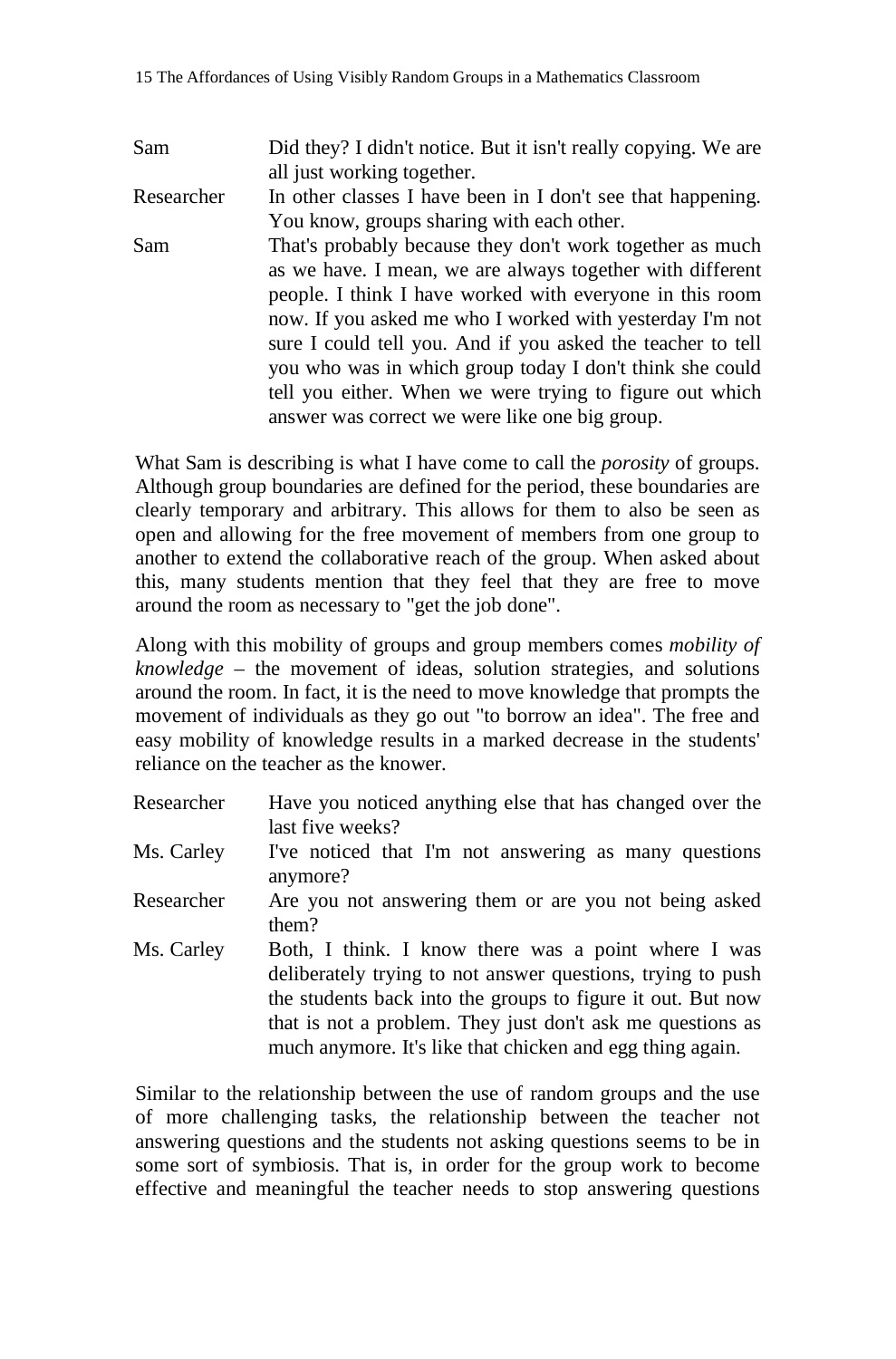and, as the group work becomes effective and meaningful, the students stop needing to ask questions. Ms. Carley's class has become a collective making use of both intra and inter group collaborations.

This is not to say that the role of the teacher is diminished. Ms. Carley still sets the tasks, the groups, and the expectations. More importantly, however, she monitors the flow of knowledge around the room.

| Researcher | I noticed that you were forcing some groups together<br>today. What were you trying to achieve?                                                                                                                                                                          |
|------------|--------------------------------------------------------------------------------------------------------------------------------------------------------------------------------------------------------------------------------------------------------------------------|
| Ms. Carley | It depends. Sometimes I am trying to crash ideas together.<br>Other times I am trying to help a group get unstuck. Which<br>groups do you mean?                                                                                                                          |
| Researcher | I mean when you sent one whole group from over there to<br>over here.                                                                                                                                                                                                    |
| Ms. Carley | Ah. Well, that group over there had gotten an answer pretty<br>quickly. As it turned out, it was the right answer, but I<br>didn't think they had done enough work checking their<br>answer so I sent them over to that group to shake their<br>confidence a little bit. |
| Researcher | How so?                                                                                                                                                                                                                                                                  |
| Ms. Carley | Well, that group had a different answer and that would<br>force the two groups to figure out what was going on.                                                                                                                                                          |

Not only is Ms. Carley monitoring the flow of knowledge in the room, she is manipulating it – forcing it move in certain directions and moving it for a variety of different reasons. In so doing, her role in the classroom has changed.

Researcher So, how are you liking your classroom these days? Ms. Carley I'm loving it. I feel like the students are completely different. I'm completely different. It's like I have a new job and its WAY better than my old one.

#### *Students become more enthusiastic about mathematics class*

Ms. Carley is not the only one who is enjoying her new role, however. Many of the students I either talked to as part of my classroom participation or in interviews alluded to the fact that Ms. Carley's mathematics class is *now* an enjoyable place to be.

| Frank | I like this class <i>now</i> .           |
|-------|------------------------------------------|
| James | Math is <i>now</i> my favourite subject. |

In the fifth week of the study I spoke with Jasmine about how she was enjoying this class.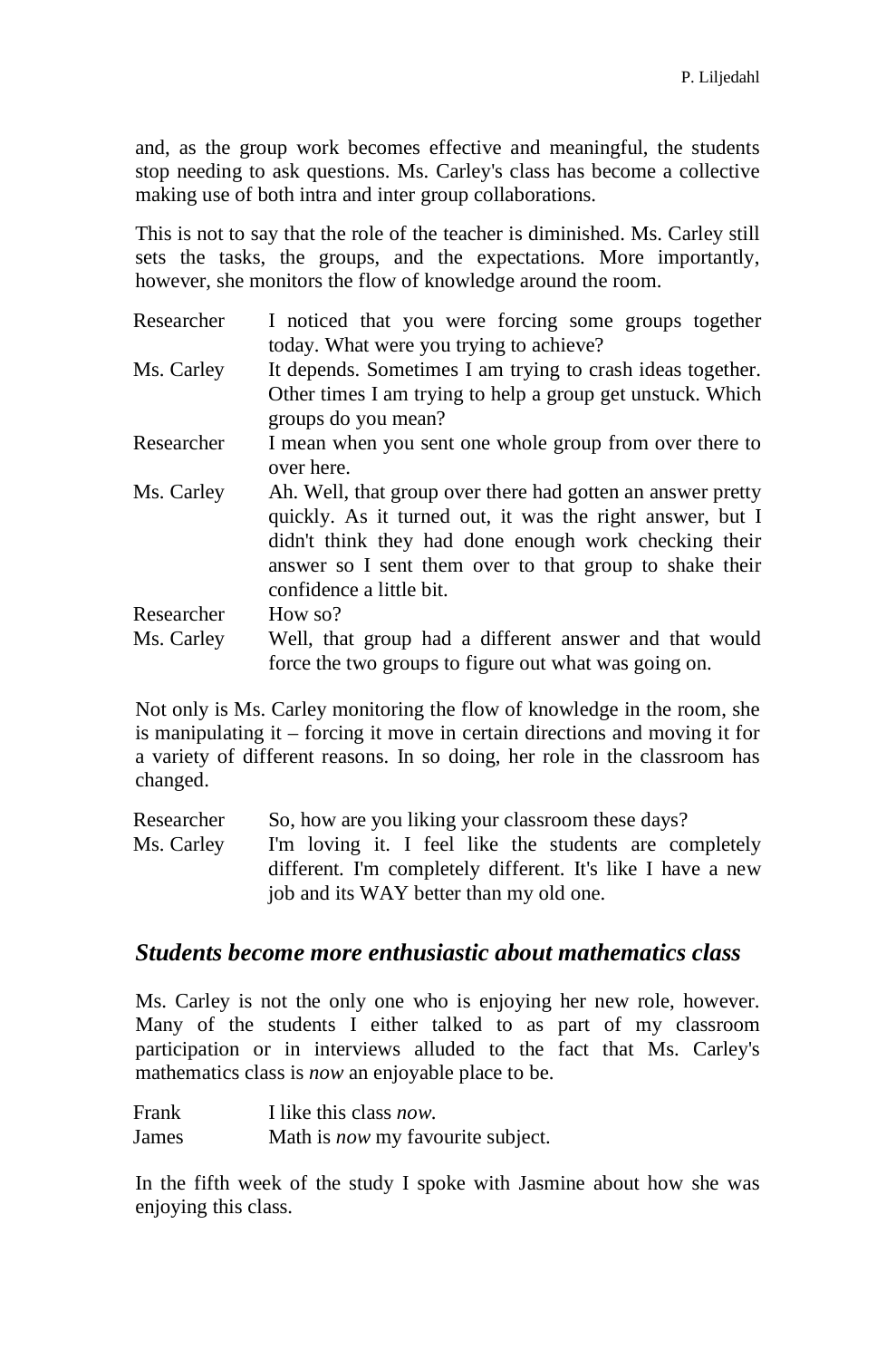| Researcher | So, it's been a while since that day where you were trying        |
|------------|-------------------------------------------------------------------|
|            | to switch groups. How are you enjoying things now?                |
| Jasmine    | I love this class. I mean, math isn't my favourite subject.       |
|            | But I love coming here.                                           |
| Researcher | Why is that? What is it about this class that you love?           |
| Jasmine    | I'm never bored. There is always something going on and           |
|            | time passes so quickly.                                           |
| Researcher | I looked at Ms. Carley's attendance book. For the last four       |
|            | weeks you have never missed a class or even been late. I          |
|            | only looked at four weeks, what would I have seen if I            |
|            | looked further back?                                              |
| Jasmine    | You would have seen some absences and lots of lates. I            |
|            | mean, it's not like I skipped class. I don't skip. It's just that |
|            | there were reasons to be away. I guess I now try not to let       |
|            | there be reasons.                                                 |
| Researcher | What about lates?                                                 |
| Jasmine    | I'm often late for my classes. Not just math.                     |
| Researcher | But you haven't been late at all lately.                          |
| Jasmine    | Hmm  I guess I don't want to be.                                  |
|            |                                                                   |

Jasmine didn't like mathematics the subject, but she loved mathematics the class. The changes that had occurred, which began with the random groupings, had transformed the Ms. Carley's class into something that she didn't want to miss out on.

This was a trend that I observed in many students. In terms of attendance, absences and lates were down across the board. Prior to implementation, Ms. Carley had an average of 3.2 absences per class and an average of 6.7 lates per class. Between week four and week seven after implementation, the averages were 1.6 and 2.2 respectively. Ms. Carley's class became a place where students wanted to be. Conversations with other students echoed Jasmine's sentiments. In my conversations with Chad, Stacey, and Kendra I decided to push a little further by asking them to draw comparisons.

| Researcher    | So, how is this class different from other classes?        |
|---------------|------------------------------------------------------------|
| <b>Stacey</b> | I like this one.                                           |
| Researcher    | Ha  do you not like other classes?                         |
| Stacey        | I do. But not like this one. This one is way more dynamic. |
|               | We are always doing something new and                      |
| Kendra        | And the beginning of every class is a bit of an adventure  |
|               | when we get to find out who we work with.                  |
| Researcher    | It's been six weeks. Hasn't it gotten old yet  the thing   |
|               | with the random groups.                                    |
| Chad          | No. It's still fun.                                        |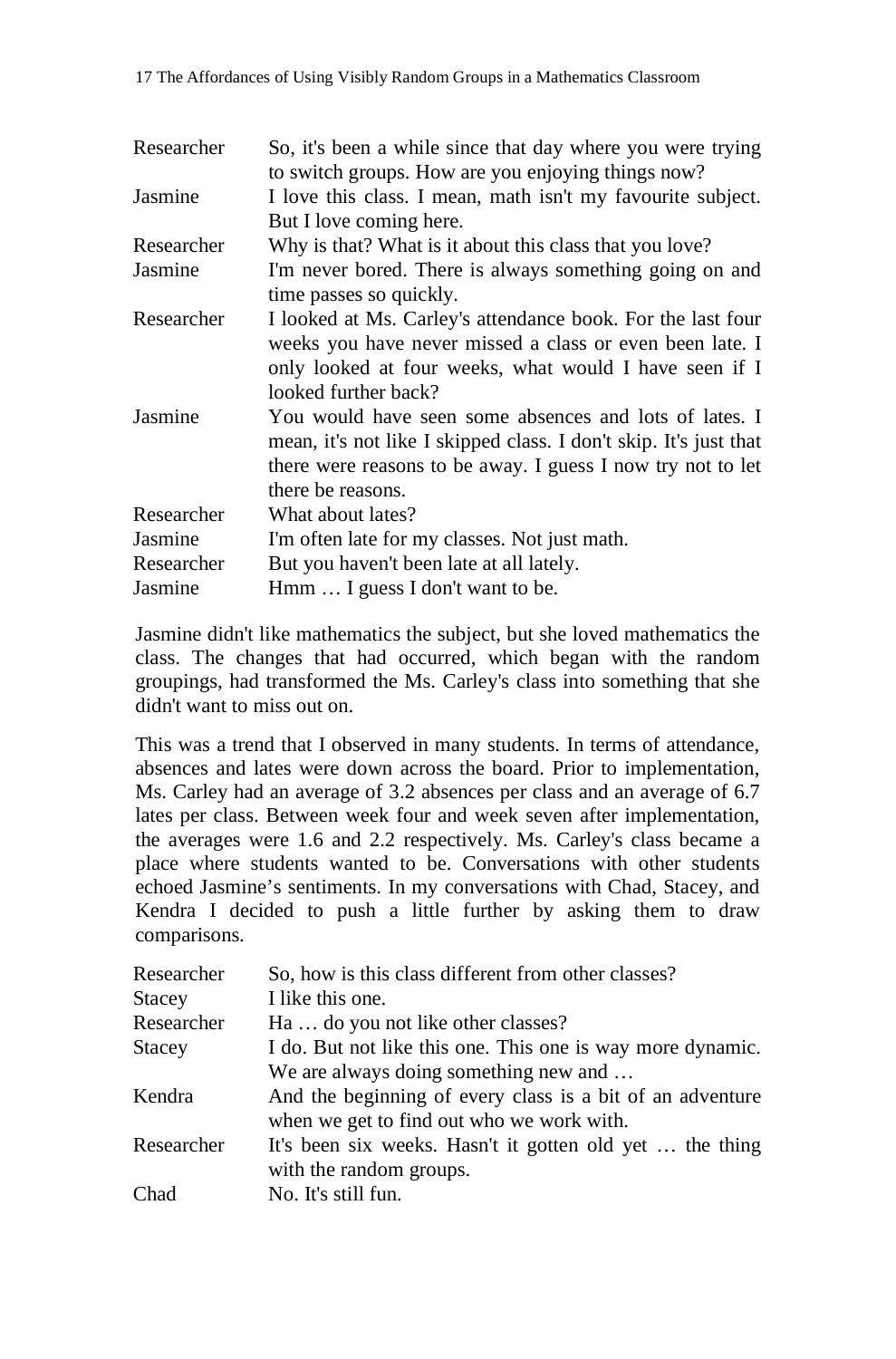| Researcher | I want to continue with Stacey's comments. In what ways    |
|------------|------------------------------------------------------------|
|            | is this class different form other classes?                |
| Chad       | Hmm  we need to think in this class. There really is no    |
|            | other way around it. In other classes you can sort of just |
|            | tune out, but not in here.                                 |
| Kendra     | And you have to collaborate. There is no way I could get   |
|            | by just doing it on my own, even if Ms. Carley would let   |
|            | us.                                                        |
| Researcher | It sounds like a lot of hard work.                         |
| Stacey     | It is, but in a good way. I mean, like I'm never bored.    |

These comments speak not just to enjoyment, but also engagement. The students need to be engaged in Ms. Carley's class and they seem to enjoy this engagement. The comments of these students confirm what both Ms. Carley and I had observed in the class as a whole.

Researcher So, what do you think? How is it going? Ms. Carley My sense is that it is going really well. This week all of the students really seem to be into it. Everyone shows up ready to go, and then we go. There are no complaints, everyone is smiling, and we get a lot done.

#### **Conclusions**

I stated at the outset that the changes that I observed in Ms. Carley's class are reflective of the changes I had seen in many of the other classes in which I had been privileged to participate as teachers made the decision to start using visibly random grouping schemes. But, in the past, these had just been observations. My more focused approach to studying Ms. Carley's class confirmed my prior (and subsequent) observations, and also informed and enlightened them. As in the other classroom, I had observed that the introduction of random groupings were pivotal in producing broad changes in the classroom. However, these changes were more than just changes to the way the class was run. The introduction of random groupings led to, and allowed for, changes in the students, the teacher, and what was possible in this new setting.

The students became open to working with anyone. The social barriers that existed in the classroom came down and the classroom became a collaborative entity that was not defined by, or confined to, the boundaries set by the teacher. As these barriers came down and the class coalesced into a community, their reliance on the teacher as the knower diminished and their reliance on themselves and each other increased. Their enjoyment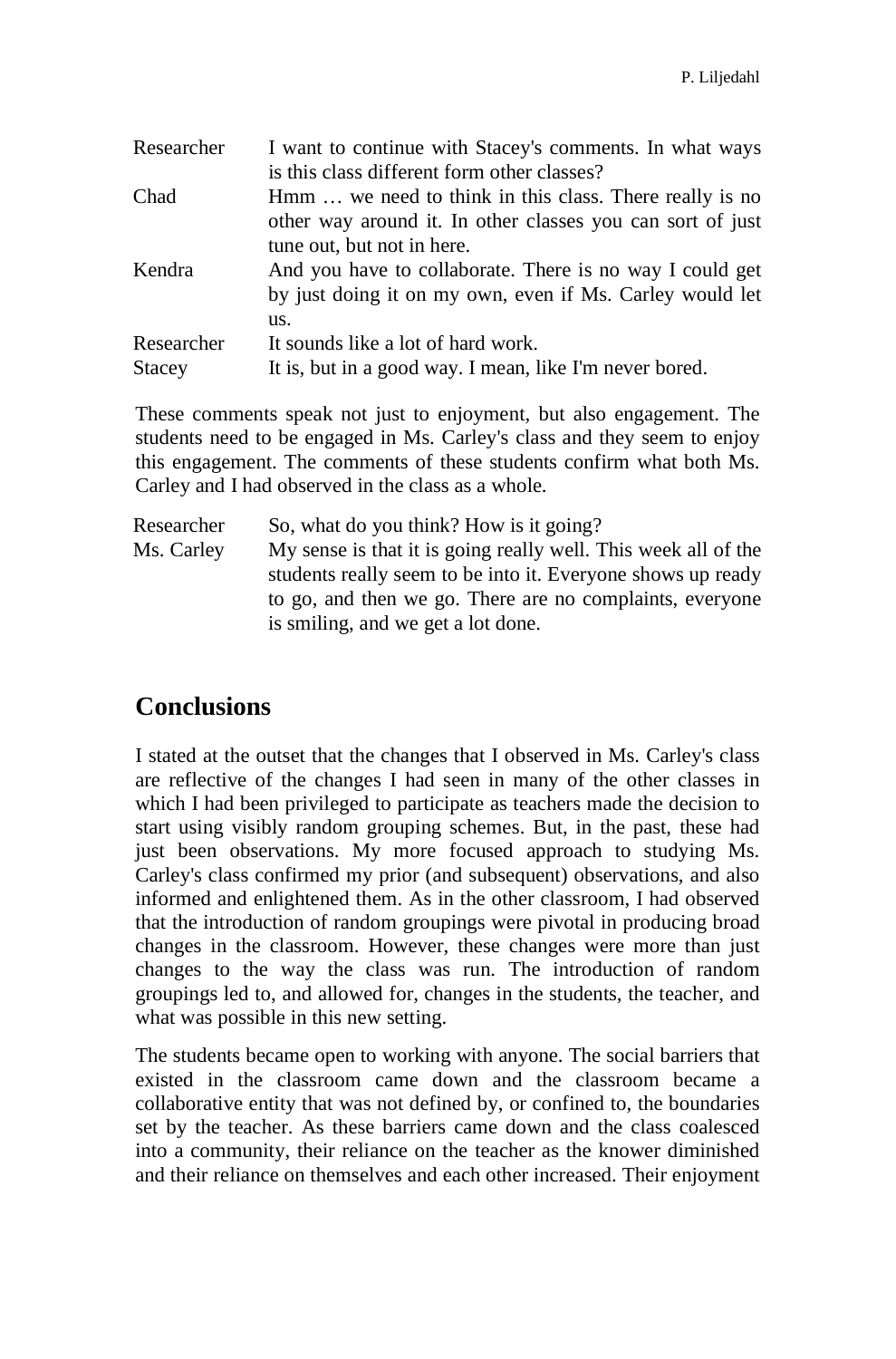of mathematics (the class, if not necessarily the subject) increased as well as their engagement.

Figure 7.1 (above) showed how neatly the strategic educational and social goals could be partitioned. When non-strategic grouping methods were used, the resulting behaviours cannot be so easily partitioned into educational and social affordances. For example, the increased mobility of knowledge is a direct result from the students' increased reliance on intraand inter-group generated results. However, this cannot be separated out from the fact that social barriers in the room have come down. Taken together, the data showed that the use of visibly random groupings produces student behaviour that can be seen as being both educational and social in nature (see figure 2). As such, the non-strategic use of visibly random groupings turned out to be a better strategy than the aforementioned strategic grouping schemes.

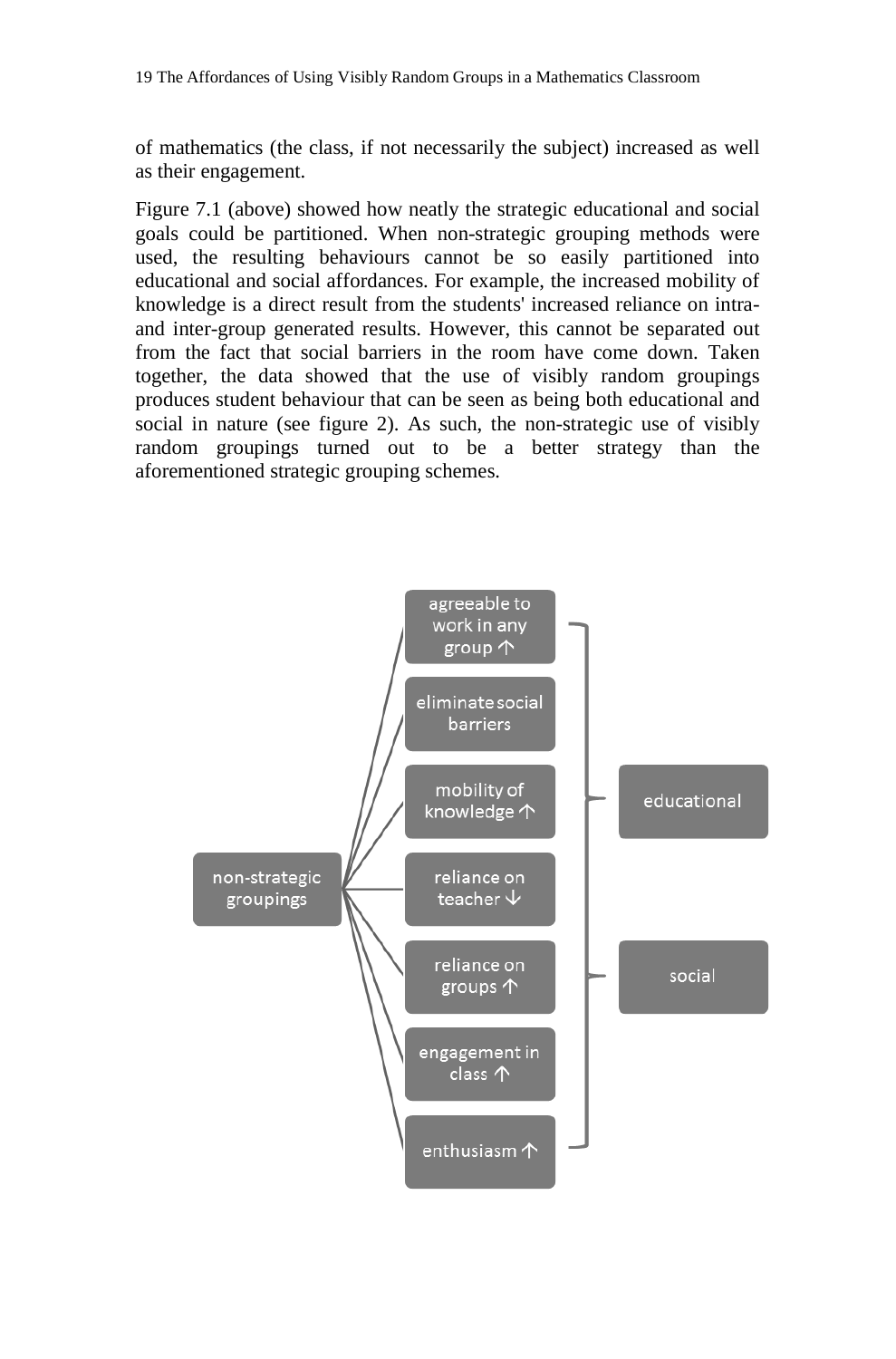**Figure 2**: Results of non-strategic groupings

Student change aside, Ms. Carley altered the way she used tasks as well as the way she answered questions. She found that she no longer needed to be the knower or the teller in the room. She changed the timing and the method of her direct instruction and she began to rely much more on her ability to manipulate groups and move ideas around the room. Tasks, too, took on a new life in the class. Their role changed from "try this one" to objects around which group work was organized. They increased in frequency and difficulty and they became the objects and objectives of lessons.

The introduction of visibly random groupings was the impetus that both allowed for and necessitated the many other changes that I observed. Through the renegotiation of classroom norms (Yackel & Cobb, 1996) the students could not continue to behave as they had earlier, Ms. Carley could not continue being the same teacher she had been prior to implementation, and tasks could not have avoided evolving. Change begot change.

#### **References**

- Clarke, D., & Xu, L. (2008). Distinguishing between mathematics classrooms in Australia, China, Japan, Korea and the USA through the lens of the distribution of responsibility for knowledge generation: public oral interactivity and mathematical orality. ZDM, 40(6), 963-972.
- Cobb, P., Wood, T., Yackel, E., & McNeal, B. (1992). Characteristics of classroom mathematics traditions: An interactional analysis. American Educational Research Journal, 29(3), 573-604.
- Creswell, J. W. (2008). Educational research: Planning, conducting, and evaluating quantitative and qualitative research (3rd ed.). New Jersey: Pearson Education, Inc.
- Davidson, N. & Lambdin Kroll, D. (1991). An overview of research on cooperative learning realted to mathematics. Journal of Research in Mathematics Education, 22(5), 362-365.
- DeVries, D., Edwards, K., & Slavin, R. (1978). Biracial learning teams and race relations in the classroom: Four field experiments using Teams-Games-Tournament. Journal of Educational Psychology, 70(3), 356-362.
- Dweck, C. S., & Leggett, E. L. (1988). A social-cognitive approach to motivation and personality. Psychological Review, 95, 256-273.
- Esmonde, I. (2009). Mathematics learning in groups: Analyzing equity in two cooperative activity structures. Journal of the Learning Sciences, 18(2), 247-284.
- Eisenhart, M.A.: 1988, 'The ethnographic research tradition and mathematics research', Journal for Research in Mathematics Education, 19(2), 99–114.
- Hatano, G. (1988). Social and motivational bases for mathematical understanding. New Directions for Child Development, 41, 55-70.
- Jansen, A. (2006). Seventh graders' motivations for participating in two discussion-oriented mathematics classrooms. Elementary School Journal, 106(5), 409-428.